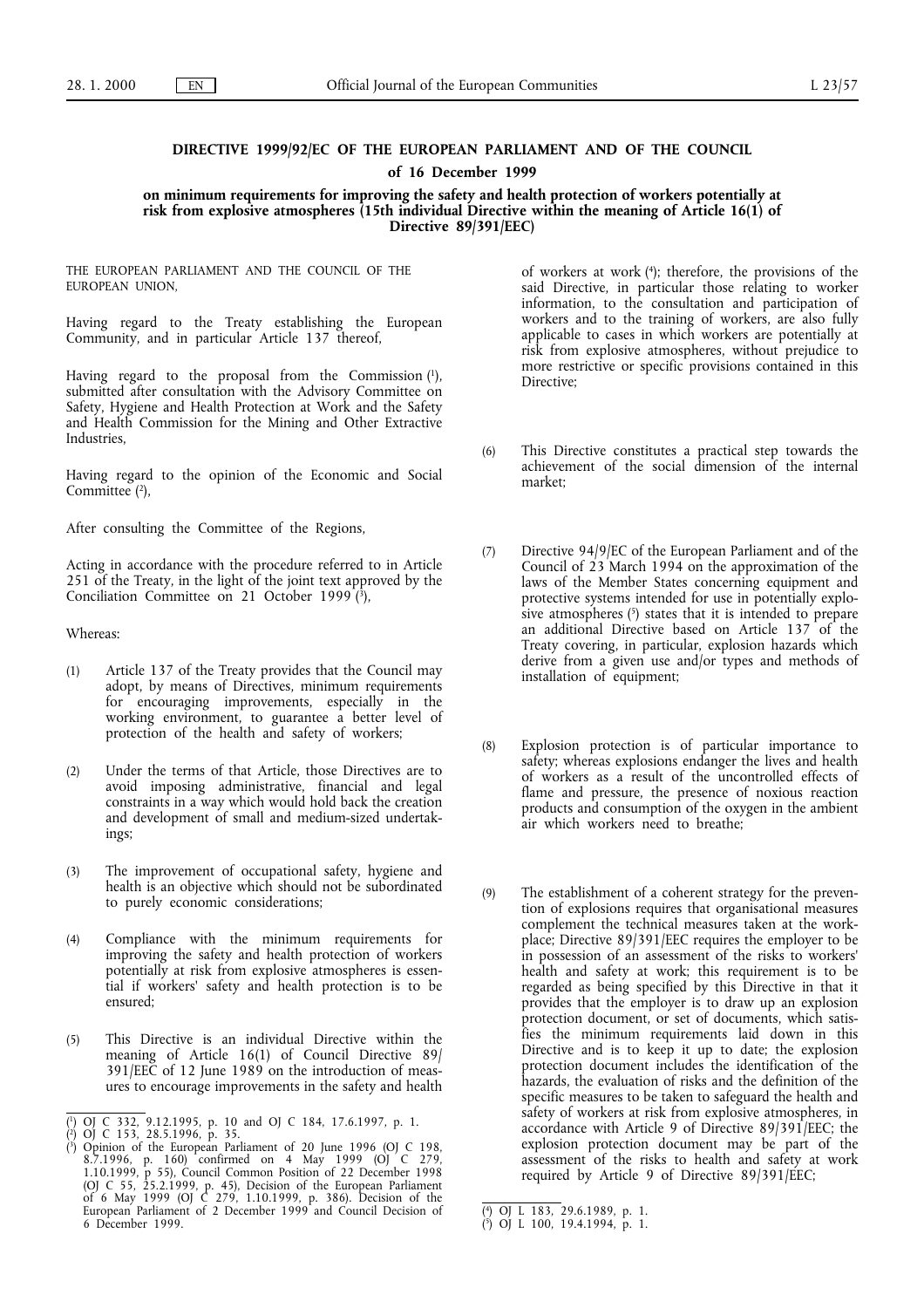- (10) An assessment of explosion risks may be required under other Community acts; whereas, in order to avoid unnecessary duplication of work, the employer should be allowed, in accordance with national practice, to combine documents, parts of documents or other equivalent reports produced under other Community acts to form a single 'safety report';
- (11) The prevention of the formation of explosive atmospheres also includes the application of the substitution principle;
- (12) Coordination should take place when workers from several undertakings are present at the same workplace;
- (13) Preventive measures must be supplemented if necessary by additional measures which become effective when ignition has taken place; maximum safety can be achieved by combining preventive measures with other additional measures limiting the detrimental effects of explosions on workers;
- (14) Council Directive 92/58/EEC of 24 June 1992 on the minimum requirements for the provision of safety and/or health signs at work (ninth individual Directive within the meaning of Article 16(1) of Directive 89/  $391/EEC$  (1) is fully applicable, in particular to places immediately contiguous to hazardous areas, where smoking, crosscutting, welding and other activities introducing flames or sparks may interact with the hazardous area;
- (15) Directive 94/9/EC divides the equipment and protective systems which it covers into equipment groups and categories; this Directive provides for a classification by the employer of the places where explosive atmospheres may occur in terms of zones and determines which equipment and protective systems groups and categories should be used in each zone,

HAVE ADOPTED THIS DIRECTIVE:

#### SECTION I

### **GENERAL PROVISIONS**

#### *Article 1*

# **Object and scope**

This Directive, which is the 15th individual Directive within the meaning of Article 16(1) of Directive 89/391/EEC, lays down minimum requirements for the safety and health

protection of workers potentially at risk from explosive atmospheres as defined in Article 2.

- 2. This Directive shall not apply to:
- (a) areas used directly for and during the medical treatment of patients;
- (b) the use of appliances burning gaseous fuels in accordance with Directive  $90/396/EEC$  ( $\frac{2}{3}$ );
- (c) the manufacture, handling, use, storage and transport of explosives or chemically unstable substances;
- (d) mineral-extracting industries covered by Directive 92/ 91/EEC (3) or Directive 92/104/EEC (4);
- (e) the use of means of transport by land, water and air, to which the pertinent provisions of the international agreements (e.g. ADNR, ADR, ICAO, IMO, RID), and the Community Directives giving effect to those agreements, apply. Means of transport intended for use in a potentially explosive atmosphere shall not be excluded.

3. The provisions of Directive 89/391/EEC and the relevant individual Directives are fully applicable to the domain referred to in paragraph 1, without prejudice to more restrictive and/or specific provisions contained in this Directive.

#### *Article 2*

### **Definition**

For the purposes of this Directive, 'explosive atmosphere' means a mixture with air, under atmospheric conditions, of flammable substances in the form of gases, vapours, mists or dusts in which, after ignition has occurred, combustion spreads to the entire unburned mixture.

### SECTION II

#### **OBLIGATIONS OF THE EMPLOYER**

### *Article 3*

### **Prevention of and protection against explosions**

With a view to preventing, within the meaning of Article 6(2) of Directive 89/391/EEC, and providing protection against explosions, the employer shall take technical and/or organisational measures appropriate to the nature of the operation, in order of priority and in accordance with the following basic principles:

- the prevention of the formation of explosive atmospheres, or where the nature of the activity does not allow that,
- the avoidance of the ignition of explosive atmospheres, and
- the mitigation of the detrimental effects of an explosion so as to ensure the health and safety of workers.

These measures shall where necessary be combined and/or supplemented with measures against the propagation of explosions and shall be reviewed regularly and, in any event, whenever significant changes occur.

<sup>(</sup> 2) OJ L 196, 26.7.1990, p. 15. Directive as amended by Directive 93/ 68/EEC (OJ L 220, 30.8.1993, p. 1).

<sup>(</sup> 3) OJ L 348, 28.11.1992, p. 9.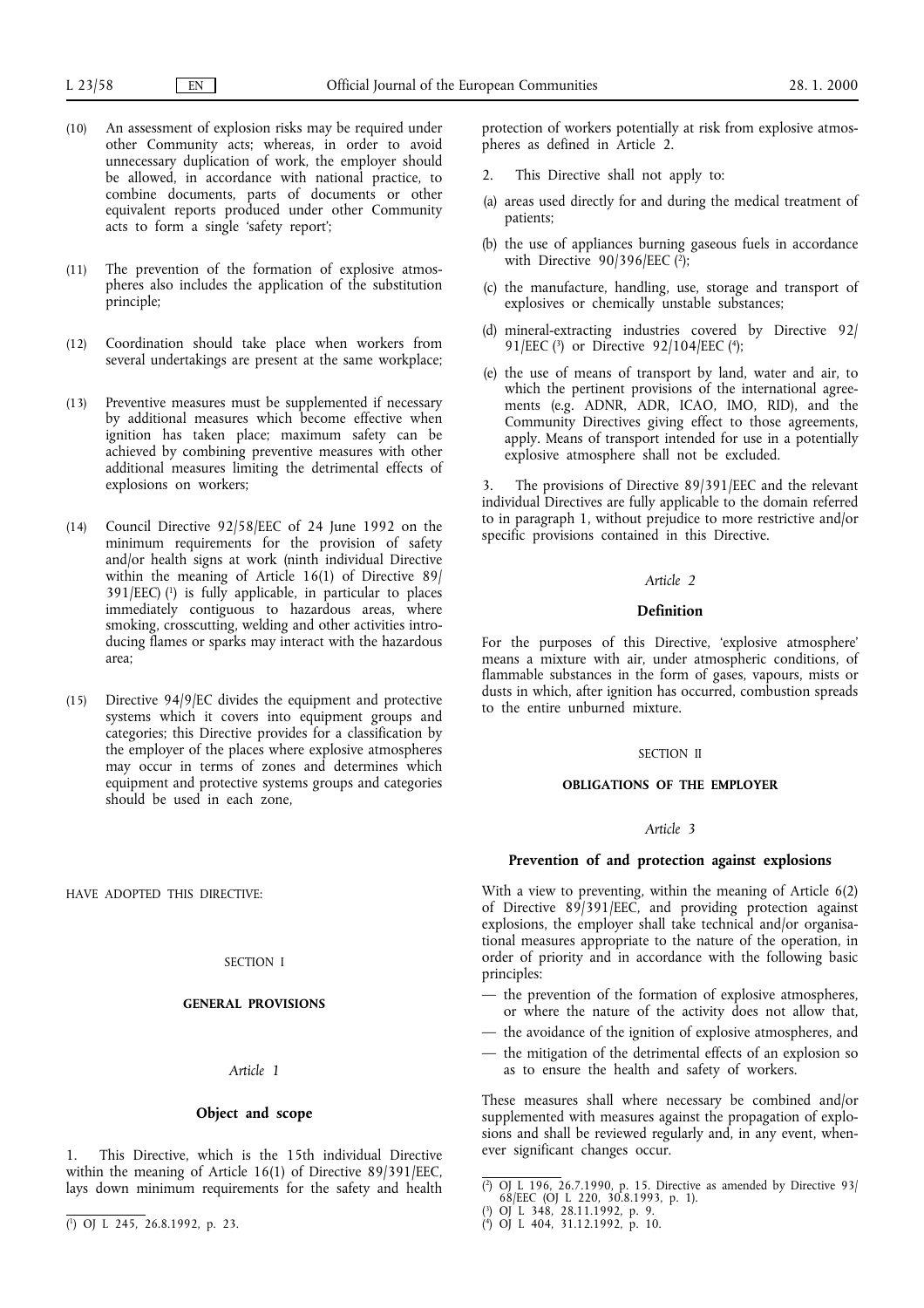# *Article 4*

## **Assessment of explosion risks**

1. In carrying out the obligations laid down in Articles 6(3) and 9(1) of Directive 89/391/EEC the employer shall assess the specific risks arising from explosive atmospheres, taking account at least of:

- the likelihood that explosive atmospheres will occur and their persistence,
- the likelihood that ignition sources, including electrostatic discharges, will be present and become active and effective,
- the installations, substances used, processes, and their possible interactions,
- the scale of the anticipated effects.

Explosion risks shall be assessed overall.

2. Places which are or can be connected via openings to places in which explosive atmospheres may occur shall be taken into account in assessing explosion risks.

# *Article 5*

# **General obligations**

To ensure the safety and health of workers, and in accordance with the basic principles of risk assessment and those laid down in Article 3, the employer shall take the necessary measures so that:

- where explosive atmospheres may arise in such quantities as to endanger the health and safety of workers or others, the working environment is such that work can be performed safely,
- in working environments where explosive atmospheres may arise in such quantities as to endanger the safety and health of workers, appropriate supervision during the presence of workers is ensured in accordance with the risk assessment by the use of appropriate technical means.

# *Article 6*

### **Duty of coordination**

Where workers from several undertakings are present at the same workplace, each employer shall be responsible for all matters coming under his control.

Without prejudice to the individual responsibility of each employer as provided for in Directive 89/391/EEC, the employer responsible for the workplace in accordance with national law and/or practice shall coordinate the implementation of all the measures concerning workers' health and safety and shall state, in the explosion protection document referred

to in Article 8, the aim of that coordination and the measures and procedures for implementing it.

#### *Article 7*

### **Places where explosive atmospheres may occur**

1. The employer shall classify places where explosive atmospheres may occur into zones in accordance with Annex I.

2. The employer shall ensure that the minimum requirements laid down in Annex II are applied to places covered by paragraph 1.

3. Where necessary, places where explosive atmospheres may occur in such quantities as to endanger the health and safety of workers shall be marked with signs at their points of entry in accordance with Annex III.

# *Article 8*

### **Explosion protection document**

In carrying out the obligations laid down in Article 4, the employer shall ensure that a document, hereinafter referred to as the 'explosion protection document', is drawn up and kept up to date.

The explosion protection document shall demonstrate in particular:

- that the explosion risks have been determined and assessed,
- that adequate measures will be taken to attain the aims of this Directive,
- those places which have been classified into zones in accordance with Annex I,
- those places where the minimum requirements set out in Annex II will apply,
- that the workplace and work equipment, including warning devices, are designed, operated and maintained with due regard for safety,
- that in accordance with Council Directive  $89/655/EEC$  (1), arrangements have been made for the safe use of work equipment.

The explosion protection document shall be drawn up prior to the commencement of work and be revised when the workplace, work equipment or organisation of the work undergoes significant changes, extensions or conversions.

The employer may combine existing explosion risk assessments, documents or other equivalent reports produced under other Community acts.

#### *Article 9*

### **Special requirements for work equipment and workplaces**

1. Work equipment for use in places where explosive atmospheres may occur which is already in use or is made available in the undertaking or establishment for the first time before 30 June 2003 shall comply from that date with the minimum requirements laid down in Annex II, Part A, if no other Community Directive is applicable or is so only partially.

<sup>(</sup> 1) OJ L 393, 30.12.1989, p. 13. Directive as amended by Directive 95/63/EC (OJ L 335, 30.12.1995, p. 28).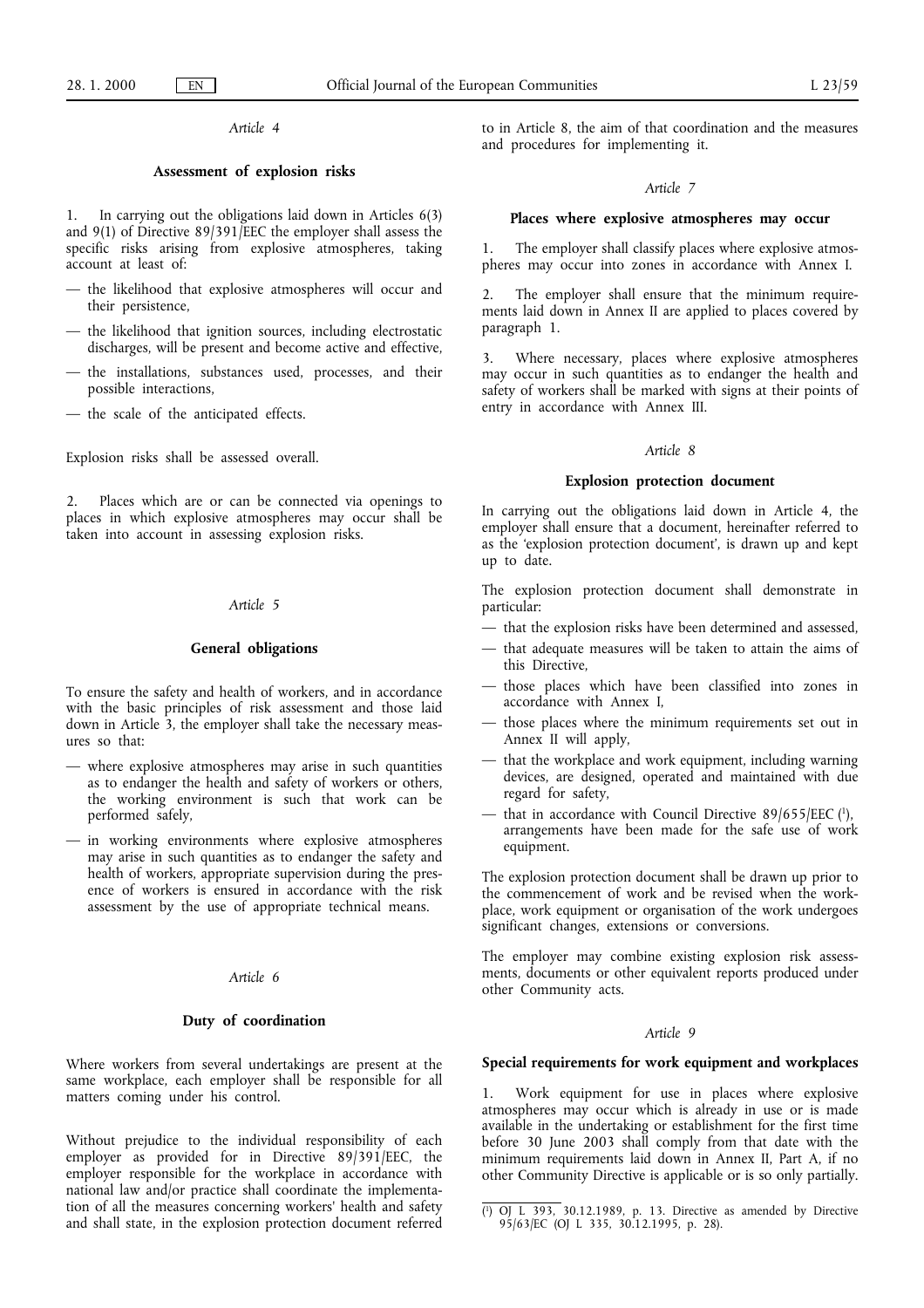2. Work equipment for use in places where explosive atmospheres may occur which is made available in the undertaking or establishment for the first time after 30 June 2003 shall comply with the minimum requirements laid down in Annex II, Parts A and B.

3. Workplaces which contain places where explosive atmospheres may occur and which are used for the first time after 30 June 2003 shall comply with minimum requirements set out in this Directive.

4. Where workplaces which contain places where explosive atmospheres may occur are already in use before 30 June 2003, they shall comply with the minimum requirements set out in this Directive no later than three years after that date.

5. If, after 30 June 2003, any modification, extension or restructuring is undertaken in workplaces containing places where explosive atmospheres may occur, the employer shall take the necessary steps to ensure that these comply with the minimum requirements set out in this Directive.

### SECTION III

# **MISCELLANEOUS PROVISIONS**

#### *Article 10*

#### **Adjustments to the annexes**

Purely technical adjustments to the annexes made necessary by: — the adoption of Directives on technical harmonisation and

standardisation in the field of explosion protection, and/or — technical progress, changes in international regulations or specifications, and new findings on the prevention of and protection against explosions,

shall be adopted in accordance with the procedure laid down in Article 17 of Directive 89/391/EEC.

#### *Article 11*

# **Guide of good practice**

The Commission shall draw up practical guidelines in a guide of good practice of a non-binding nature. This guide shall address the topics referred to in Articles 3, 4, 5, 6, 7 and 8, Annex I and Annex II, Part A.

The Commission shall first consult the Advisory Committee on Safety, Hygiene and Health Protection at Work in accordance with Council Decision 74/325/EEC (1).

In the context of the application of this Directive, Member States shall take the greatest possible account of the abovementioned guide in drawing up their national policies for the protection of the health and safety of workers

#### *Article 12*

# **Information to undertakings**

Member States shall, on request, endeavour to make relevant information available to employers in accordance with Article 11, with particular reference to the guide of good practice

### *Article 13*

### **Final provisions**

1. Member States shall bring into force the laws, regulations and administrative provisions necessary to comply with this Directive not later than 30 June 2003. They shall forthwith inform the Commission thereof.

When Member States adopt these measures, they shall contain a reference to this Directive or shall be accompanied by such reference on the occasion of their official publication. The methods of making such reference shall be laid down by the Member States.

2. Member States shall communicate to the Commission the text of the provisions of domestic law which they have already adopted or adopt in the field governed by this Directive.

3. Member States shall report to the Commission every five years on the practical implementation of the provisions of this Directive, indicating the points of view of employers and workers. The Commission shall inform thereof the European Parliament, the Council, the Economic and Social Committee and the Advisory Committee on Safety, Hygiene and Health Protection at Work.

#### *Article 14*

This Directive shall enter into force on the day of its publication in the *Official Journal of the European Communities*.

#### *Article 15*

This Directive is addressed to the Member States.

Done at Brussels, 16 December 1999.

| For the European Parliament | For the Council |
|-----------------------------|-----------------|
| The President               | The President   |
| N. FONTAINE                 | K. KEMILÄ       |

<sup>(</sup> 1) OJ L 185, 9.7.1974, p. 15. Decision as last amended by the 1994 Act of Accession.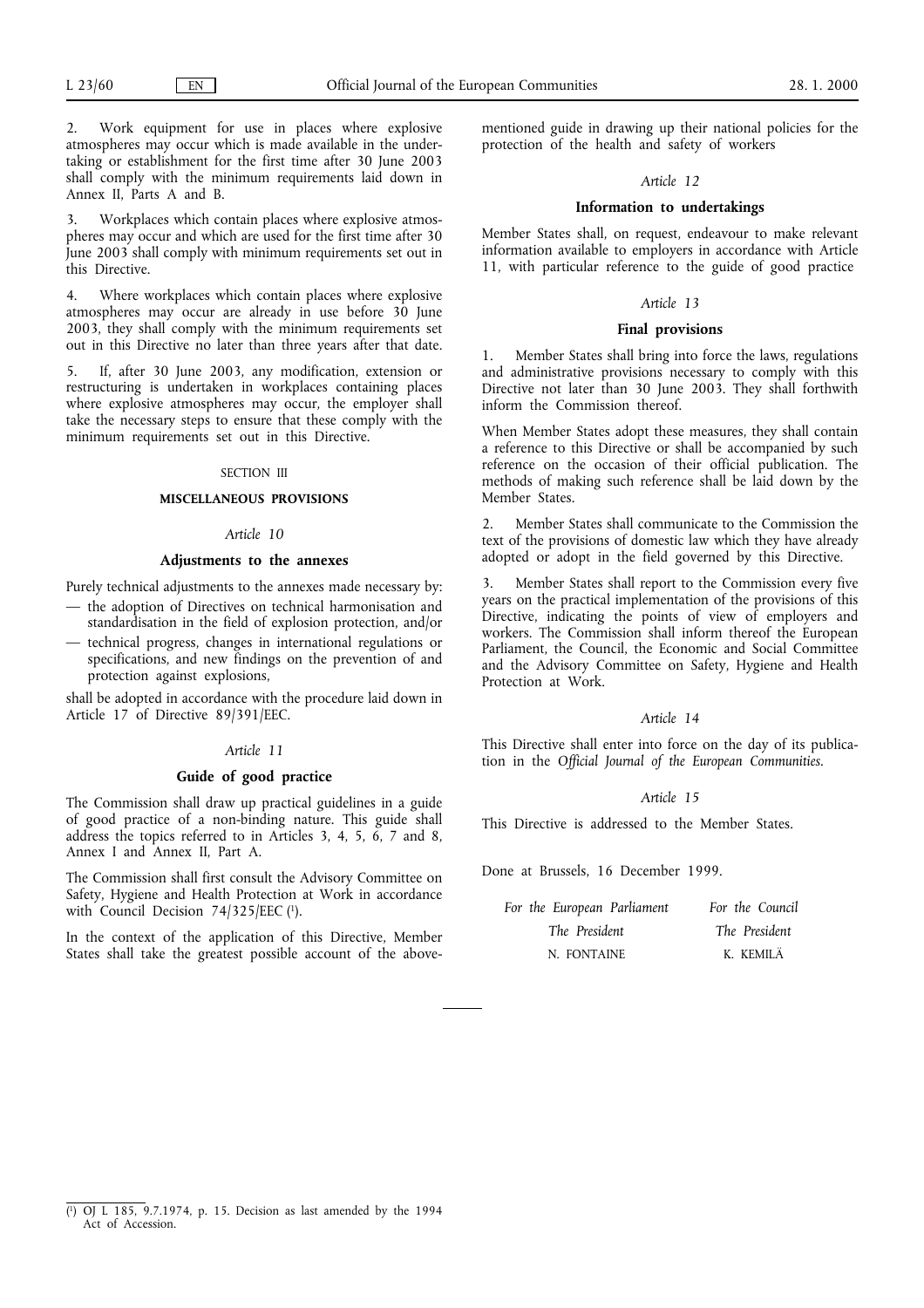## *ANNEX I*

## **CLASSIFICATION OF PLACES WHERE EXPLOSIVE ATMOSPHERES MAY OCCUR**

#### **Preliminary note**

The following system of classification must be applied to places where precautions in accordance with Articles 3, 4, 7 and 8 are taken.

### 1. **Places where explosive atmospheres may occur**

A place in which an explosive atmosphere may occur in such quantities as to require special precautions to protect the health and safey of the workers concerned is deemed to be hazardous within the meaning of this Directive.

A place in which an explosive atmosphere is not expected to occur in such quantities as to require special precautions is deemed to be non-hazardous within the meaning of this Directive.

Flammable and/or combustible substances are considered as materials which may form an explosive atmosphere unless an investigation of their properties has shown that in mixtures with air they are incapable of independently propagating an explosion.

#### 2. **Classification of hazardous places**

Hazardous places are classified in terms of zones on the basis of the frequency and duration of the occurrence of an explosive atmosphere.

The extent of the measures to be taken in accordance with Annex II, Part A, is determined by this classification.

#### *Zone 0*

A place in which an explosive atmosphere consisting of a mixture with air of flammable substances in the form of gas, vapour or mist is present continuously or for long periods or frequently.

#### *Zone 1*

A place in which an explosive atmosphere consisting of a mixture with air or flammable substances in the form of gas, vapour or mist is likely to occur in normal operation occasionally.

#### *Zone 2*

A place in which an explosive atmosphere consisting of a mixture with air of flammable substances in the form of gas, vapour or mist is not likely to occur in normal operation but, if it does occur, will persist for a short period only.

#### *Zone 20*

A place in which an explosive atmosphere in the form of a cloud of combustable dust in air is present continously, or for long periods or frequently.

#### *Zone 21*

A place in which an explosive atmosphere in the form of a cloud of combustible dust in air is likely to occur in normal operation occasionally.

#### *Zone 22*

A place in which an explosive atmosphere in the form of a cloud of combustible dust in air is not likely to occur in normal operation but, if it does occur, will persist for a short period only.

### *Notes:*

- 1. Layers, deposits and heaps of combustible dust must be considered as any other source which can form an explosive atmosphere.
- 2. 'Normal operation' means the situation when installations are used within their design parameters.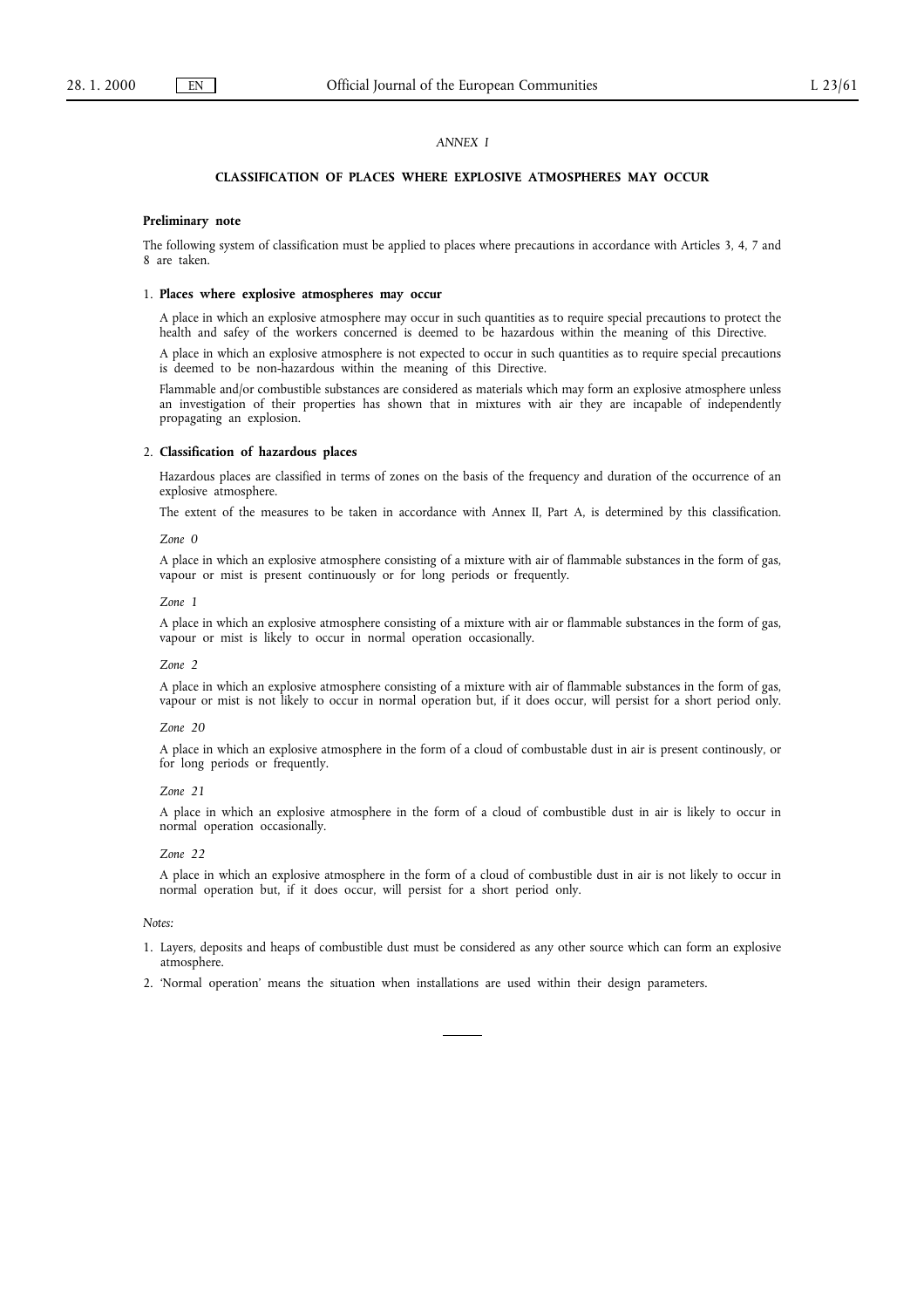### *ANNEX II*

## A. MINIMUM REQUIREMENTS FOR IMPROVING THE SAFETY AND HEALTH PROTECTION OF WORKERS POTEN-TIALLY AT RISK FROM EXPLOSIVE ATMOSPHERES

#### **Preliminary note**

The obligations laid down in this Annex apply to:

- places classified as hazardous in accordance with Annex I whenever required by the features of workplaces, workstations, the equipment or substances used or the danger caused by the activity related to the risks from explosive atmospheres,
- equipment in non-hazardous places which is required for, or helps to ensure, the safe operation of equipment located in hazardous places.

### 1. **Organisational measures**

1.1. *Training of workers*

The employer must provide those working in places where explosive atmospheres may occur with sufficient and appropriate training with regard to explosion protection.

1.2. *Written instructions and permits to work*

Where required by the explosion protection document:

- work in hazardous places must be carried out in accordance with written instructions issued by the employer,
- a system of permits to work must be applied for carrying out both hazardous activities and activities which may interact with other work to cause hazards.

Permits to work must be issued by a person with responsibility for this function prior to the commencement of work.

### 2. **Explosion protection measures**

- 2.1. Any escape and/or release, whether or not intentional, of flammable gases, vapours, mists or combustible dusts which may give rise to explosion hazards must be suitably diverted or removed to a safe place or, if that is not practicable, safely contained or rendered safe by some other suitable method.
- 2.2. If an explosive atmosphere contains several types of flammable and/or combustible gases, vapours, mists or dusts, protective measures shall be appropriate to the greatest potential risk.
- 2.3. Prevention of ignition hazards in accordance with Article 3 must also take account of electrostatic discharges, where workers or the working environment act as charge carrier or charge producer. Workers must be provided with appropriate working clothes consisting of materials which do not give rise to electrostatic discharges that can ignite explosive atmospheres.
- 2.4. Plant, equipment, protective systems and any associated connecting devices must only be brought into service if the explosion protection document indicates that they can be safely used in an explosive atmosphere. This applies also to work equipment and associated connecting devices which are not regarded as equipment or protective systems within the meaning of Directive 94/9/EC if their incorporation into an installation can in itself give rise to an ignition hazard. Necessary measures must be taken to prevent confusion between connecting devices.
- 2.5. All necessary measures must be taken to ensure that the workplace, work equipment and any associated connecting device made available to workers have been designed, constructed, assembled and installed, and are maintained and operated, in such a way as to minimise the risks of an explosion and, if an explosion does occur, to control or minimise its propagation within that workplace and/or work equipment. For such workplaces appropriate measures must be taken to minimise the risks to workers from the physical effects of an explosion.
- 2.6. Where necessary, workers must be given optical and/or acoustic warnings and withdrawn before the explosion conditions are reached.
- 2.7. Where required by the explosion protection document, escape facilities must be provided and maintained to ensure that, in the event of danger, workers can leave endangered places promptly and safely.
- 2.8. Before a workplace containing places where explosive atmospheres may occur is used for the first time, its overall explosion safety must be verified. Any conditions necessary for ensuring explosion protection must be maintained.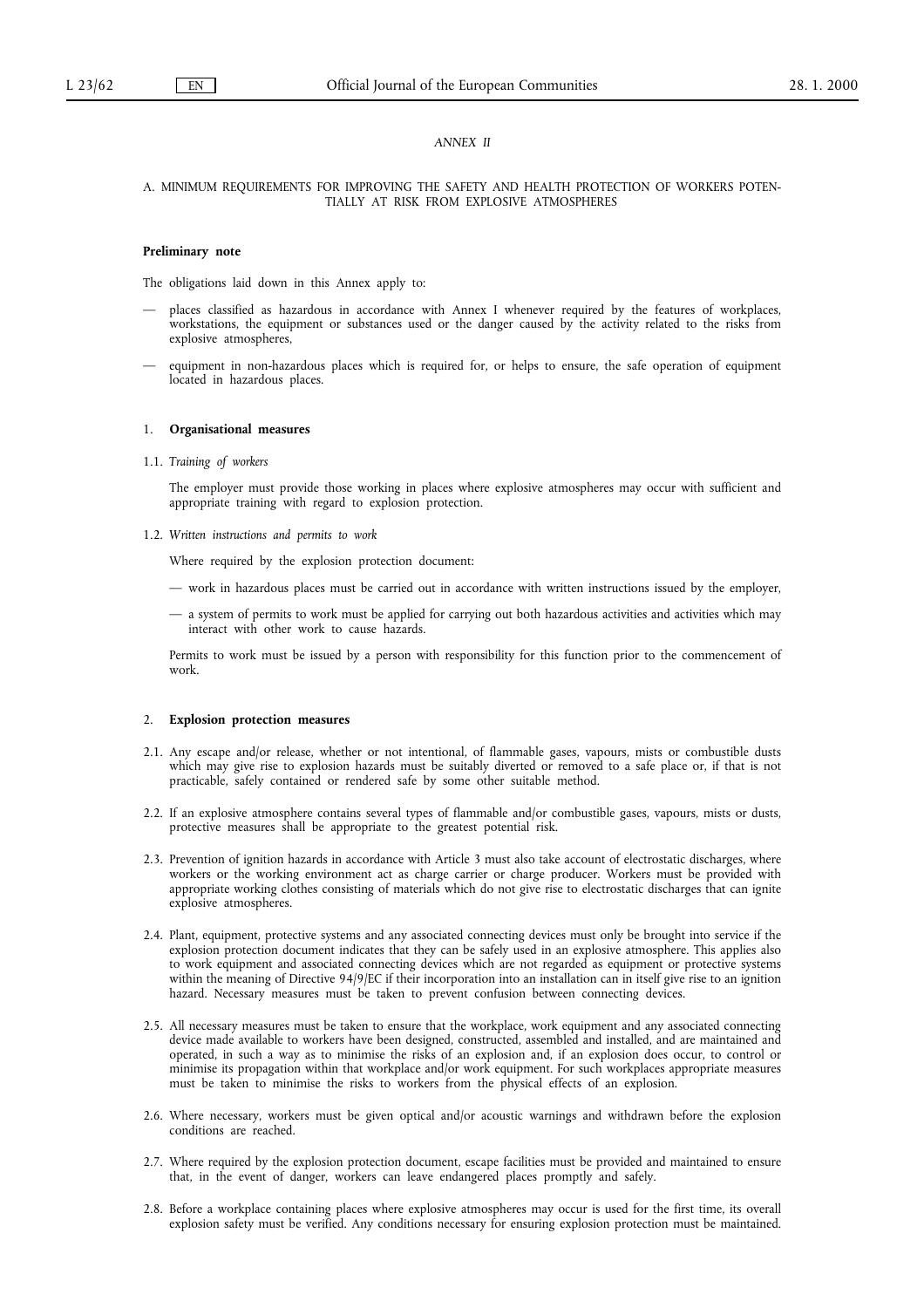Such verification must be carried out by persons competent in the field of explosion protection as a result of their experience and/or professional training.

- 2.9. Where the risk assessment shows it is necessary:
	- it must be possible, where power failure can give rise to the spread of additional risks, to maintain equipment and protective systems in a safe state of operation independently of the rest of the installation in the event of power failure,
	- manual override must be possible in order to shut down the equipment and protective systems incorporated within automatic processes which deviate from the intended operating conditions, provided that this does not compromise safety. Only workers competent to do so may take such action,
	- on operation of the emergency shutdown, accumulated energy must be dissipated as quickly and as safely as possible or isolated so that it no longer constitutes a hazard.

### B. CRITERIA FOR THE SELECTION OF EQUIPMENT AND PROTECTIVE SYSTEMS

If the explosion protection document based on a risk assessment does not state otherwise, equipment and protective systems for all places in which explosive atmospheres may occur must be selected on the basis of the categories set out in Directive 94/9/EC.

In particular, the following categories of equipment must be used in the zones indicated, provided they are suitable for gases, vapours or mists and/or dusts as appropriate:

— in zone 0 or zone 20, category 1 equipment,

 $-$  in zone 1 or zone 21, category 1 or 2 equipment,

— in zone 2 or zone 22, category 1, 2 or 3 equipment.